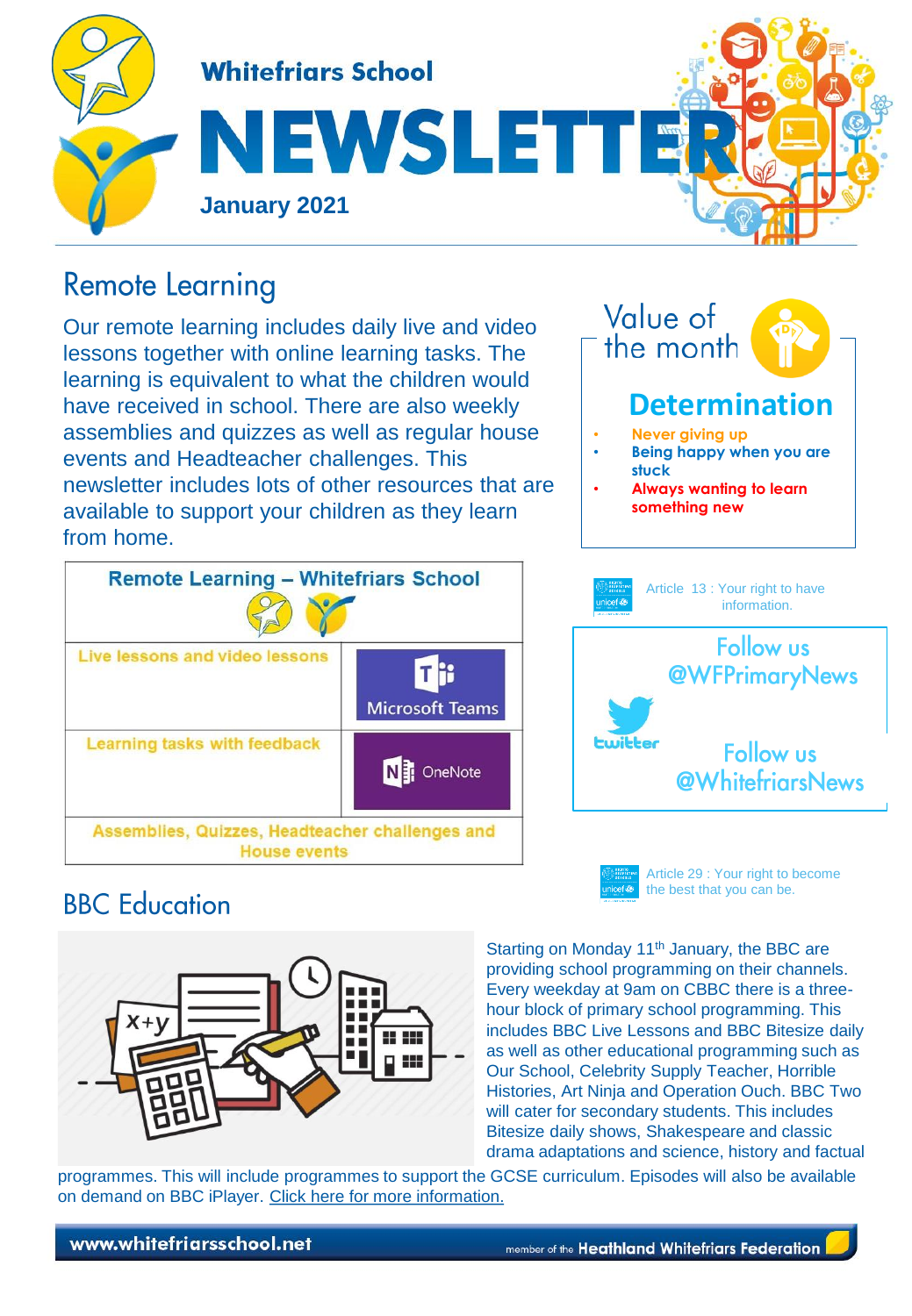

### **Breakfast**



We have enrolled in a National Breakfast Scheme where we will be able to provide all our families with free breakfast boxes. These boxes contain bagels and cereals. We will write to you with further details shortly.



Article 24 : Your right to good food and water and to see the doctor if you are ill.

# **Oak National Academy**



There are lots of lessons, videos and resources on the government's online classroom. [Click here.](https://classroom.thenational.academy/)

## Place<sub>2</sub>Be



We are proud to host Place2Be in school. One of the great services they offer is the Parent Partnership. It is important that parents and carers know that they have someone to talk to. If you have concerns about your child of if there are difficult circumstances impacting on you and your family then please do contact Heidi (our project manager): [heidi.gavriel@place2be.org.uk.](mailto:heidi.gavriel@place2be.org.uk) Heidi's working days are Tuesday and Wednesday.

Article 12 : Your right to say what you think should happen and be listened to.

# **BBC** Bitesize



The BBC Bitesize website has lots of lessons and resources to support your learning from home. [Click here.](https://www.bbc.co.uk/bitesize)



Article 3: Everyone who works with children should always do what is best for each child.